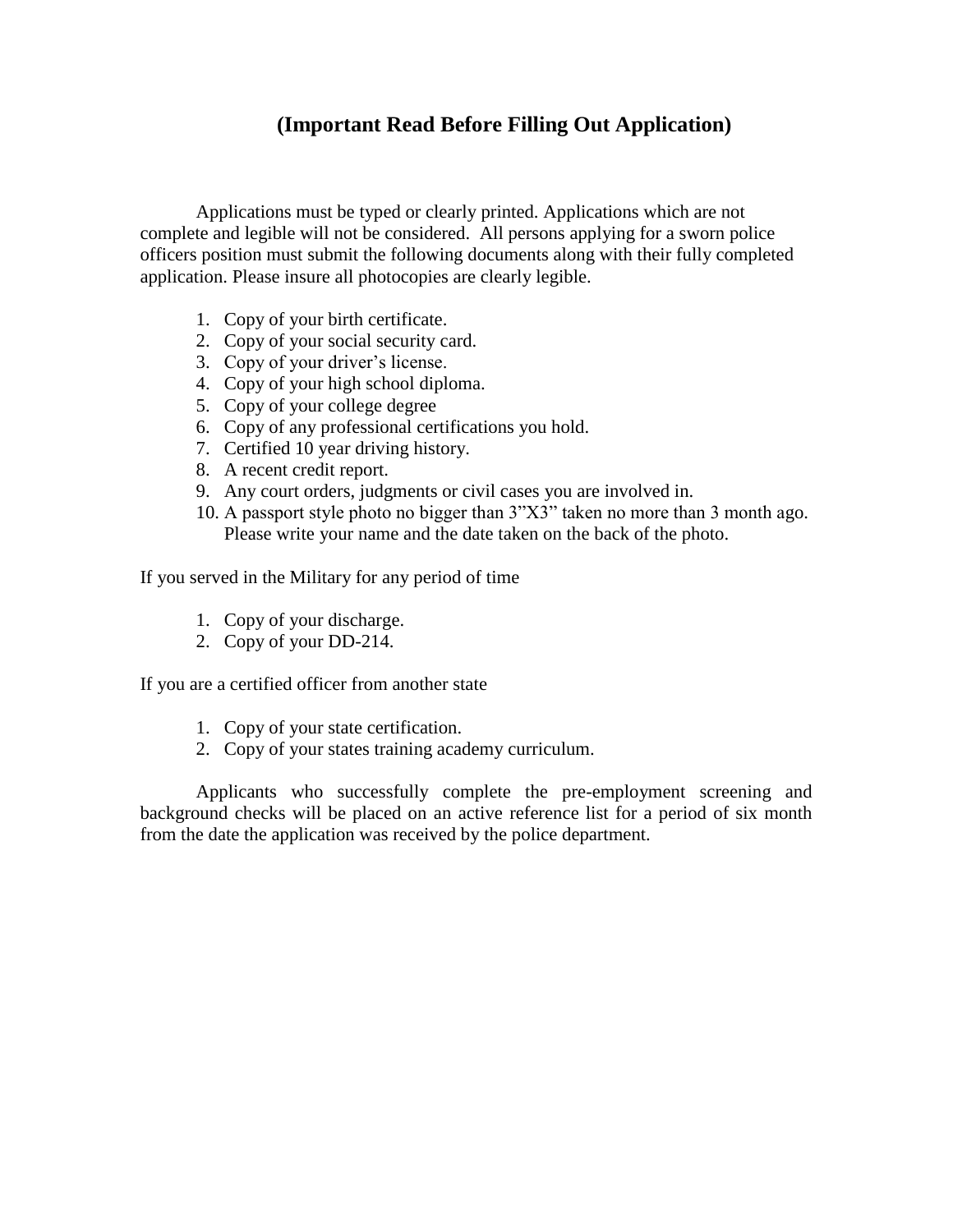#### PORT ROYAL POLICE DEPARTMENT P.O. Box 576 Port Royal, SC 29935 (843) 986-2220 FAX (843) 986-2222 Web Address: www.portroyal.org

# APPLICATION FOR EMPLOYMENT

POSITION APPLYING FOR:

## PERSONAL DATA

|                                                                                                                          |                                    |                                              |                                               |                                    | Social Security Number |                                              |
|--------------------------------------------------------------------------------------------------------------------------|------------------------------------|----------------------------------------------|-----------------------------------------------|------------------------------------|------------------------|----------------------------------------------|
| Address<br>Home Telephone (<br>Driver's License # and State CDL # and Class<br>Person to contact in case of an emergency |                                    |                                              |                                               |                                    |                        |                                              |
|                                                                                                                          |                                    | $\sum$ Business Telephone ( )                |                                               |                                    |                        |                                              |
|                                                                                                                          |                                    | Relationship experience and the Relationship |                                               |                                    |                        |                                              |
|                                                                                                                          |                                    |                                              |                                               |                                    |                        |                                              |
|                                                                                                                          |                                    |                                              | EDUCATIONAL DATA                              |                                    |                        |                                              |
| <b>EDUCATION</b>                                                                                                         | <b>NAME AND</b><br><b>LOCATION</b> |                                              | <b>NUMBER OF</b><br><b>YEARS</b><br>COMPLETED | <b>DID YOU</b><br><b>GRADUATE?</b> | DIPLOMA<br>OR DEGREE   | MAJOR OR<br><b>COURSE OF</b><br><b>STUDY</b> |
| High School                                                                                                              |                                    |                                              |                                               |                                    |                        |                                              |
| Business/Tra                                                                                                             |                                    |                                              |                                               |                                    |                        |                                              |
| College                                                                                                                  |                                    |                                              |                                               |                                    |                        |                                              |
| Graduate<br>School                                                                                                       |                                    |                                              |                                               |                                    |                        |                                              |
| Other                                                                                                                    |                                    |                                              |                                               |                                    |                        |                                              |

# SPECIAL SKILLS

List any special skills or qualifications you have (including certifications, licenses, etc.).

|              |             |               | FOR OFFICIAL USE ONLY                            |      |                               |
|--------------|-------------|---------------|--------------------------------------------------|------|-------------------------------|
|              | <b>TEST</b> |               |                                                  |      | <b>INTERVIEW NOTIFICATION</b> |
| Type of Test |             | Results/Score | Date                                             | Time | Comments                      |
|              |             |               | <b>Michael Communication Plans Communication</b> |      |                               |
|              |             |               |                                                  |      |                               |
|              |             |               |                                                  |      |                               |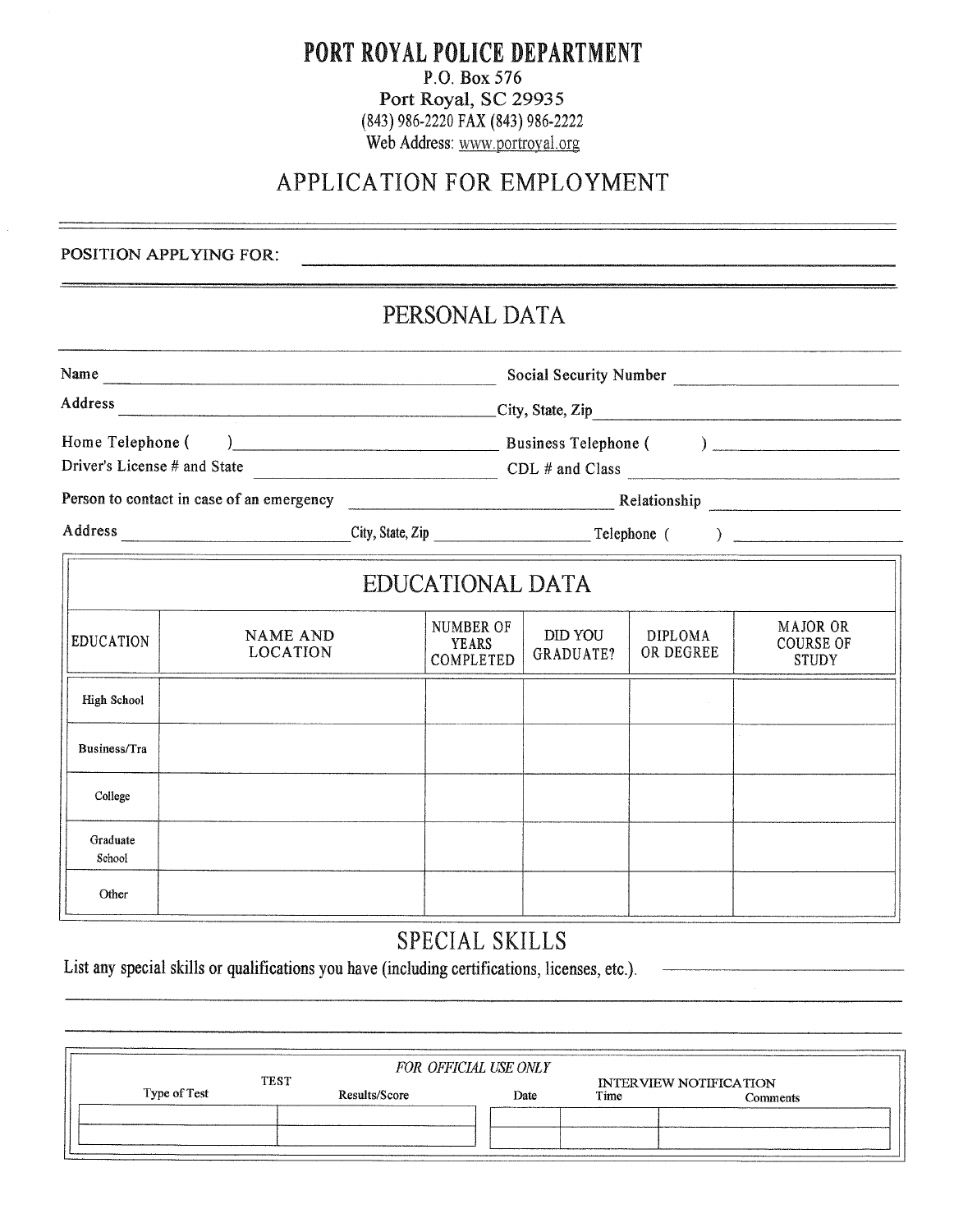Each question must be answered completely. List work history including, part-time, temporary, self-employment and<br>military service beginning with your present or most recent position.

| Starting Date $\frac{1}{\sqrt{1-\frac{1}{2}}\sqrt{1-\frac{1}{2}}\sqrt{1-\frac{1}{2}}}}$<br>M <sub>0</sub><br>Yr |                    | Entry Job Title <b>Entry Salary \$</b> Per     |  |
|-----------------------------------------------------------------------------------------------------------------|--------------------|------------------------------------------------|--|
| Ending Date Mo                                                                                                  |                    |                                                |  |
| Detailed Description of Duties                                                                                  |                    |                                                |  |
|                                                                                                                 |                    | Name and Title of Supervisor                   |  |
|                                                                                                                 | Reason for leaving |                                                |  |
|                                                                                                                 |                    |                                                |  |
| Starting Date Mo                                                                                                |                    |                                                |  |
|                                                                                                                 |                    |                                                |  |
| Detailed Description of Duties                                                                                  |                    |                                                |  |
|                                                                                                                 |                    |                                                |  |
|                                                                                                                 |                    |                                                |  |
|                                                                                                                 |                    |                                                |  |
|                                                                                                                 |                    |                                                |  |
|                                                                                                                 |                    | <u> 1980 - Jan Samuel Barbara, martin d</u>    |  |
| Starting Date<br>$\overline{Mo}$                                                                                |                    |                                                |  |
| <b>Ending Date</b><br>M <sub>o</sub><br>Yr<br>Detailed Description of Duties                                    |                    | Ending Job Title Ending Salary \$              |  |
|                                                                                                                 |                    |                                                |  |
|                                                                                                                 |                    |                                                |  |
|                                                                                                                 |                    |                                                |  |
|                                                                                                                 |                    | ) and the contract of $\overline{\phantom{a}}$ |  |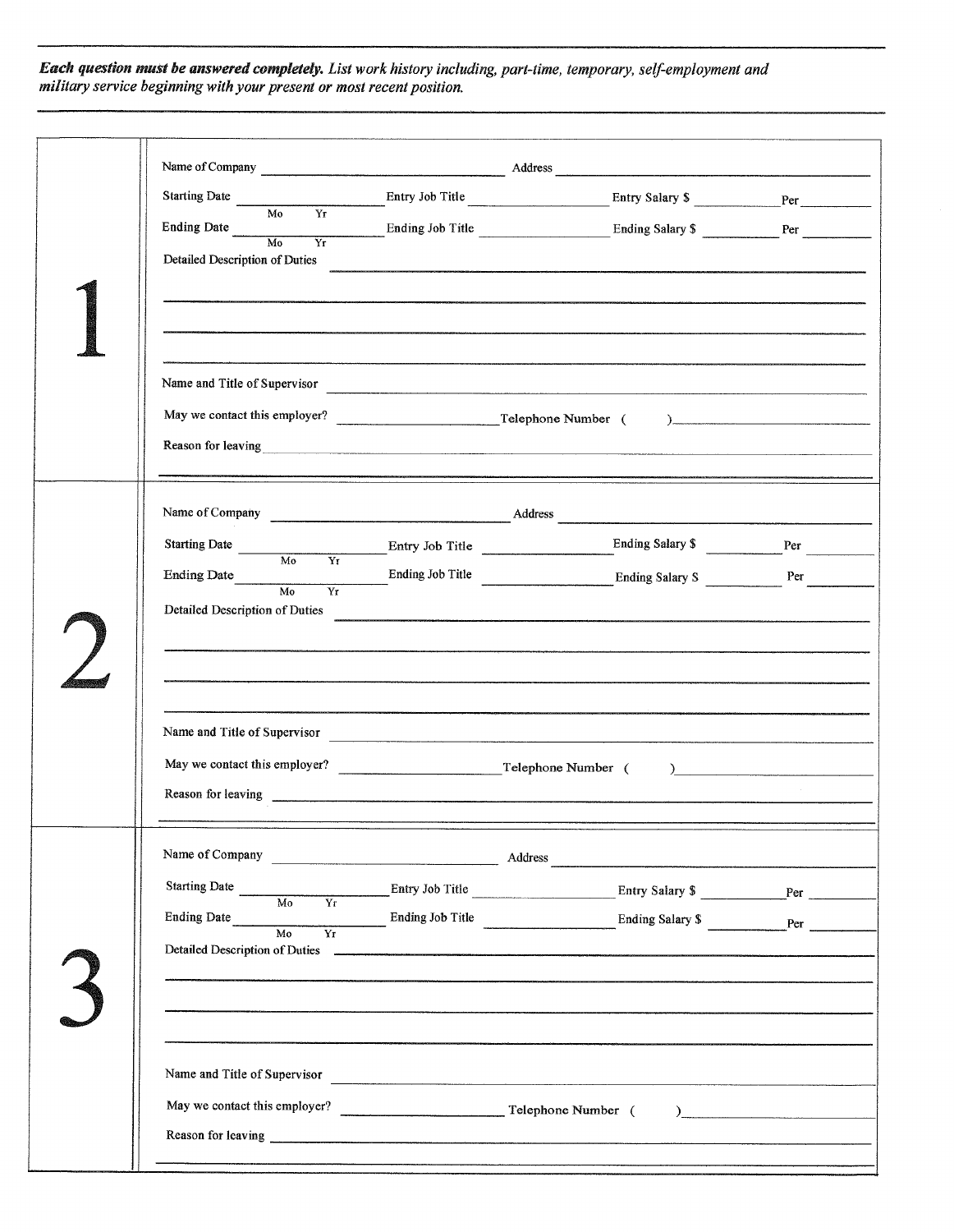**Each question must be answered completely.** List work history including, part-time, temporary, self-employment and<br>military service beginning with your present or most recent position.

| Name of Company <u>and Address</u> Address <b>Address</b> Address <b>Address Address Address Address Address Address Address Address Address Address Address Address Address Address Address Address Addre</b>                       |                                                      |                                                                                                                     |                                                                                                                                                                                                                                                                                                                                                                                             |
|--------------------------------------------------------------------------------------------------------------------------------------------------------------------------------------------------------------------------------------|------------------------------------------------------|---------------------------------------------------------------------------------------------------------------------|---------------------------------------------------------------------------------------------------------------------------------------------------------------------------------------------------------------------------------------------------------------------------------------------------------------------------------------------------------------------------------------------|
| Starting Date<br>M <sub>0</sub><br>Yr                                                                                                                                                                                                |                                                      |                                                                                                                     |                                                                                                                                                                                                                                                                                                                                                                                             |
| Ending Date Mo                                                                                                                                                                                                                       |                                                      | Ending Job Title $\frac{1}{Y_{I}}$ Ending Salary \$                                                                 |                                                                                                                                                                                                                                                                                                                                                                                             |
| Detailed Description of Duties                                                                                                                                                                                                       |                                                      |                                                                                                                     |                                                                                                                                                                                                                                                                                                                                                                                             |
|                                                                                                                                                                                                                                      |                                                      |                                                                                                                     |                                                                                                                                                                                                                                                                                                                                                                                             |
| Name and Title of Supervisor                                                                                                                                                                                                         |                                                      |                                                                                                                     |                                                                                                                                                                                                                                                                                                                                                                                             |
|                                                                                                                                                                                                                                      |                                                      |                                                                                                                     |                                                                                                                                                                                                                                                                                                                                                                                             |
| Reason for leaving <u>example and the contract of the contract of the contract of the contract of the contract of the contract of the contract of the contract of the contract of the contract of the contract of the contract o</u> |                                                      |                                                                                                                     |                                                                                                                                                                                                                                                                                                                                                                                             |
|                                                                                                                                                                                                                                      |                                                      |                                                                                                                     |                                                                                                                                                                                                                                                                                                                                                                                             |
| Starting Date Mo<br>$\overline{Yr}$                                                                                                                                                                                                  |                                                      | Entry Job Title <u>Communication</u> Ending Salary \$                                                               |                                                                                                                                                                                                                                                                                                                                                                                             |
|                                                                                                                                                                                                                                      |                                                      | Ending Date <b>Ending Salary S</b><br>Mo Yr <b>Ending Salary S</b><br>Ending Salary S Per                           |                                                                                                                                                                                                                                                                                                                                                                                             |
| Detailed Description of Duties                                                                                                                                                                                                       | <u> 1980 - Jan Amerikaanse kommunister (</u> † 1902) |                                                                                                                     |                                                                                                                                                                                                                                                                                                                                                                                             |
|                                                                                                                                                                                                                                      |                                                      |                                                                                                                     |                                                                                                                                                                                                                                                                                                                                                                                             |
| Name and Title of Supervisor                                                                                                                                                                                                         |                                                      |                                                                                                                     |                                                                                                                                                                                                                                                                                                                                                                                             |
|                                                                                                                                                                                                                                      |                                                      |                                                                                                                     | $\overline{a}$                                                                                                                                                                                                                                                                                                                                                                              |
|                                                                                                                                                                                                                                      |                                                      |                                                                                                                     |                                                                                                                                                                                                                                                                                                                                                                                             |
|                                                                                                                                                                                                                                      |                                                      | and the contract of the contract of the contract of the contract of the contract of the contract of the contract of |                                                                                                                                                                                                                                                                                                                                                                                             |
| Starting Date<br>$\frac{1}{100}$<br>$\overline{Y_T}$                                                                                                                                                                                 |                                                      |                                                                                                                     |                                                                                                                                                                                                                                                                                                                                                                                             |
| Ending Date<br>Mo<br>Υr.                                                                                                                                                                                                             |                                                      |                                                                                                                     |                                                                                                                                                                                                                                                                                                                                                                                             |
| Detailed Description of Duties                                                                                                                                                                                                       |                                                      |                                                                                                                     |                                                                                                                                                                                                                                                                                                                                                                                             |
|                                                                                                                                                                                                                                      |                                                      |                                                                                                                     |                                                                                                                                                                                                                                                                                                                                                                                             |
| Name and Title of Supervisor                                                                                                                                                                                                         |                                                      |                                                                                                                     |                                                                                                                                                                                                                                                                                                                                                                                             |
|                                                                                                                                                                                                                                      |                                                      |                                                                                                                     | $\begin{picture}(20,10) \put(0,0){\dashbox{0.5}(10,0){ }} \put(15,0){\circle{10}} \put(15,0){\circle{10}} \put(15,0){\circle{10}} \put(15,0){\circle{10}} \put(15,0){\circle{10}} \put(15,0){\circle{10}} \put(15,0){\circle{10}} \put(15,0){\circle{10}} \put(15,0){\circle{10}} \put(15,0){\circle{10}} \put(15,0){\circle{10}} \put(15,0){\circle{10}} \put(15,0){\circle{10}} \put(15,$ |
|                                                                                                                                                                                                                                      |                                                      |                                                                                                                     |                                                                                                                                                                                                                                                                                                                                                                                             |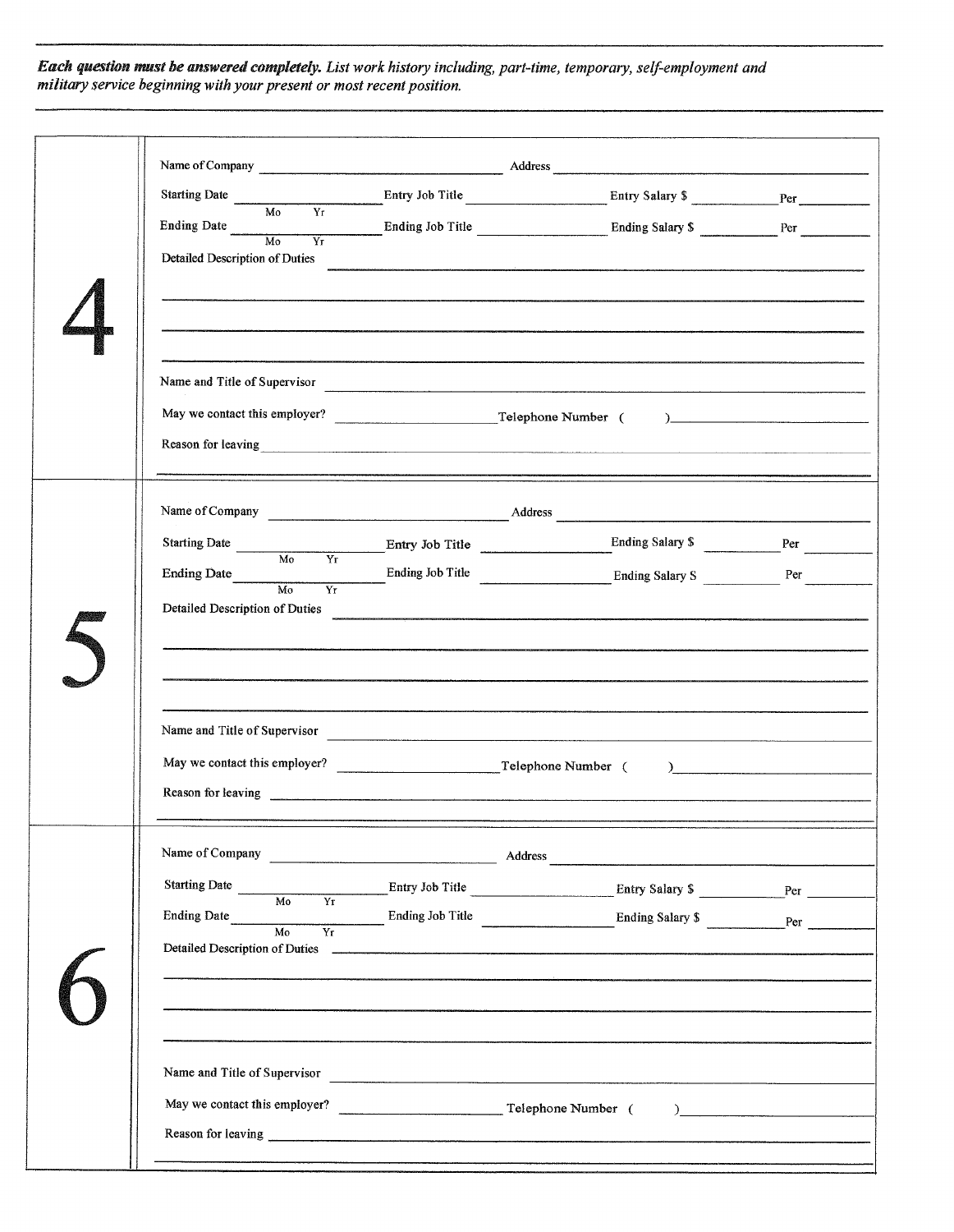| Are you legally authorized to work in the United States?    | $Y_{\rm es}$<br>$\vert_{\rm No}$                                                       |
|-------------------------------------------------------------|----------------------------------------------------------------------------------------|
| Have you ever been employed by Town of Port Royal?          | $Yes$ $\begin{bmatrix} N_0 \end{bmatrix}$ $\begin{bmatrix} What Year? \ \end{bmatrix}$ |
| Are you related to anyone presently employed by Port Royal? |                                                                                        |
| If "Yes", give name and relationship                        |                                                                                        |

## PERSONAL REFERENCES

Give the names and addresses of three persons, not relatives or former employers, who know you.

| Name                    | Address                                                                           | Telephone Number |
|-------------------------|-----------------------------------------------------------------------------------|------------------|
| Name                    | <b>Address</b>                                                                    | Telephone Number |
| Name                    | Address                                                                           | Telephone Number |
| Date of Birth           | Height _                                                                          | Weicht           |
| If yes, please explain. | Have you ever been convicted of a crime other than a minor traffic violation? Yes | N٥               |

#### PLEASE READ THE FOLLOWING STATEMENTS CAREFULLY AND SIGN

I certify that all answers given herein are true and complete to the best of my knowledge.

I hereby authorize Port Royal to conduct whatever investigation it deems necessary to confirm statements submitted on this application. If the investigation determines any untrue statements or answers, I accept this as sufficient reason for refusal to hire.

I authorize and request each person, former employer, firm, or corporation, given as reference, to answer any and all questions related to my current and past work performance, character or skills. I hereby release from li corporations or organizations for furnishing such information.

In the event of employment I understand that false or misleading information given on my application or during my interview (s), may result in dismissal. I also understand, that I am required to abide by all rules and regulations of my employer.

As prerequisite to my employment, I agree that I will consent to and undergo testing to detect the presence of drugs and/or alcohol. If employed by Port Royal, I further agree, as a condition of my employment that at such time or times during my employment as Port Royal shall require, I will consent to and undergo testing for the presence of drugs and/or alcohol. I also agree that at the time of any such examination. Finally, I agree that the results of any such examination shall be made available to Port Royal or its agents,

I agree to submit myself, upon request for a physical examination by a physician selected by the town and understand that failure to meet the physical requirements may disqualify me for employment. In the event of my employment, I understand that I have the right to quit or leave my employment with proper notification and I further understand, my employer has the right to terminate my employment at any time for any reason in accordance with my employer's Personnel Policies.

| <b>Applicant's Signature</b> |  |
|------------------------------|--|
|------------------------------|--|

Date

ALL APPLICANTS NOT CONTACTED WITHIN 30 WORKING DAYS AFTER APPLICATION CLOSING DATE, MAY CONSIDER THE POSITION FILLED.